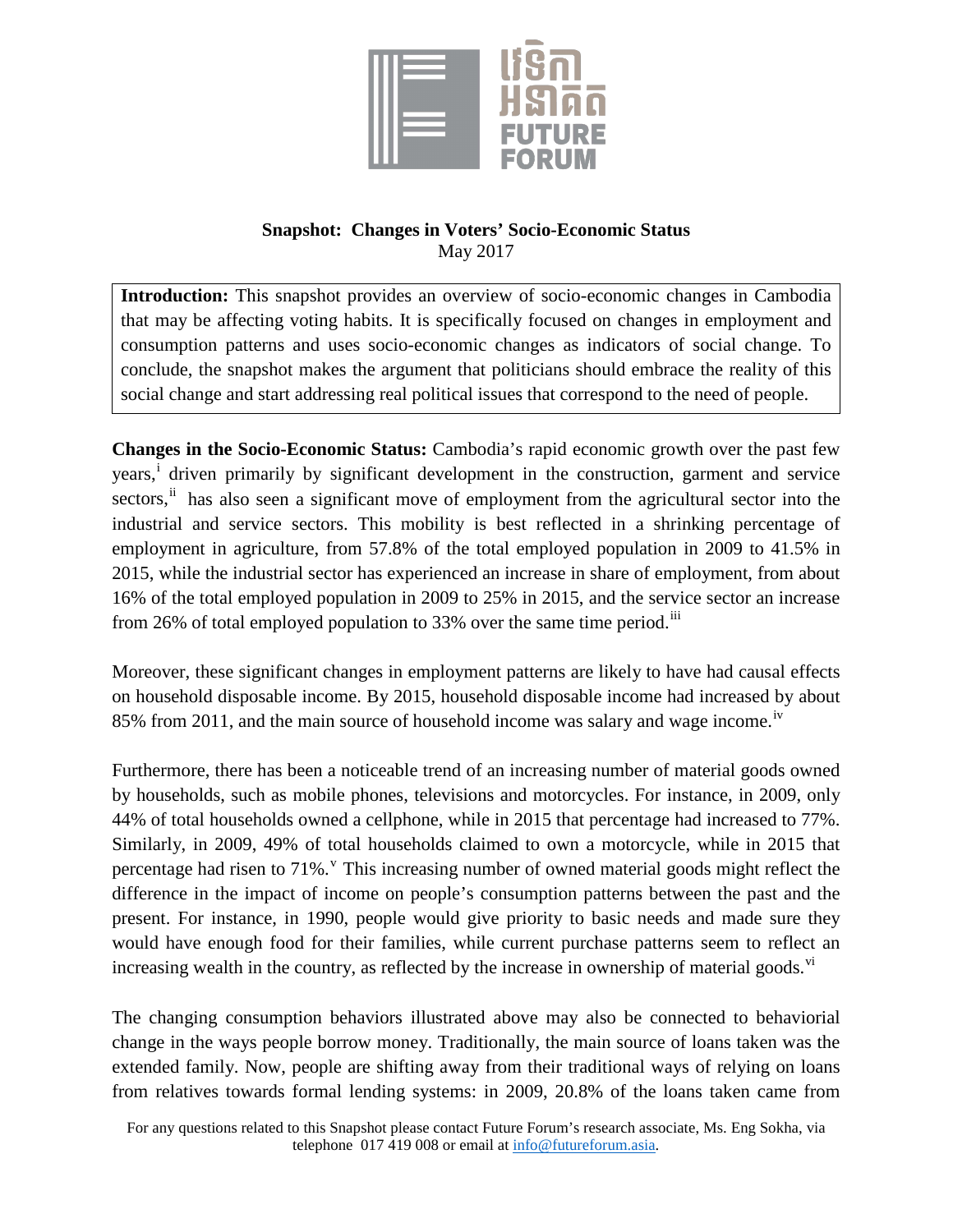relatives, with that number decreasing to 10.9% in 2014. People now increasingly turning to borrowing from banks or microfinance institutions: over the same period of time, loans from banks increased from 20.8% of total loans to 48.8%.<sup>[vii](#page-2-4)</sup>

**Reforms and voters' expectation**: The result of the 2013 national elections was a wake-up call for the ruling party, the Cambodian People's Party (CPP), which lost 22 seats in the 5th legislature of the National Assembly.<sup>[viii](#page-2-5)</sup> Though a small number of potential reformers have been placed into some government bodies, seemingly in order to win the trust and support of voters, [ix](#page-2-6) it seems that expectations on the part of the electorate for more tangible reforms and for better performance by the government, for instance related to public service delivery, have continued to increase. This demand has been identified through a public survey conducted in 2015 that looked at how people mad the choice to vote for the incumbent party in the commune and national elections; the survey revealed that people chose a political party based on factors including the achievements of the party on strengthening the economy and improving the infrastructure and rule of law in Cambodia society.<sup>[x](#page-2-7)</sup>

In addition, given the three major trend identified above – first, the workforce shifting from the agricultural sector to paid employment within the industrial and service sectors; second, household incomes increasing; and third, Cambodians increasingly relying on formal lending systems, such as microfinance institutions, instead of relying on their family – people are now increasing relating their needs to the political program, which is evident by a willingness to vote for parties that prioritize economics and infrastructure in their communities.<sup>[xi](#page-2-8)</sup>

**Conclusion:** Cambodian society is changing and people are, now more than ever, aspiring to live a material life, and one strategy for doing this is reflected in this new reliance on formal banking institutions. We believe that these trends will eventually lead to an increased interest in the policies of political parties<sup>[xii](#page-2-9)</sup>, especially if political programs are perceived to affect the private economy. For instance, recent research has indicated that the tradition of gift-giving, perceived as a way to buy votes, seems to be counter-productive,<sup>[xiii](#page-2-10)</sup> because people nowadays evaluate a political party based on their families' current economic status.<sup>[xiv](#page-2-11)</sup> Therefore, it is important for politicians to take into consideration these social changes and to design genuine political programs and policies that reflect the needs of citizens, such as, for example, by taking into consideration the changes in economic activities adopted by the electorate.

<span id="page-1-0"></span>i <sup>i</sup> Asian Development Bank (ADB), "Cambodia: Economy". Accessed on 19 February 2017[, http://bit.ly/2mIYAKy.](http://bit.ly/2mIYAKy) ii World Bank Group. 2016. "Enhancing Export Competitiveness: The Key to Cambodia's Future Economic

<span id="page-1-1"></span>Success", Cambodia Economic Update.